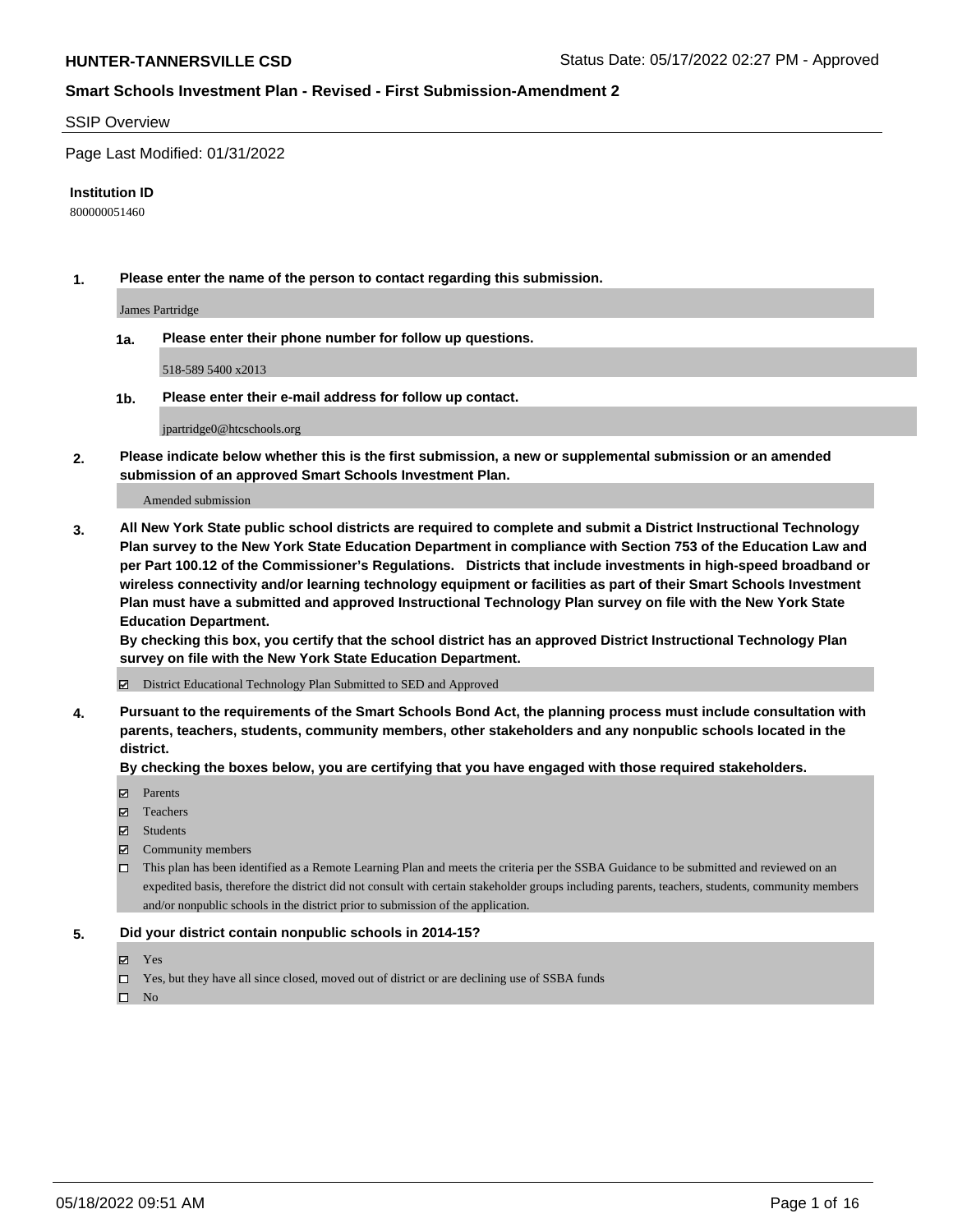## SSIP Overview

Page Last Modified: 01/31/2022

### **6. Certify that the following required steps have taken place by checking the boxes below:**

- The district developed and the school board approved a preliminary Smart Schools Investment Plan.
- $\boxtimes$  The preliminary plan was posted on the district website for at least 30 days. The district included an address to which any written comments on the plan should be sent.
- $\boxtimes$  The school board conducted a hearing that enabled stakeholders to respond to the preliminary plan. This hearing may have occured as part of a normal Board meeting, but adequate notice of the event must have been provided through local media and the district website for at least two weeks prior to the meeting.
- The district prepared a final plan for school board approval and such plan has been approved by the school board.
- $\boxtimes$  The final proposed plan that has been submitted has been posted on the district's website.
- This Plan has been identified as a Remote Learning Plan and meets the criteria per the SSBA Guidance to be submitted and reviewed on an expedited basis, therefore this plan has not met certain stakeholder engagement requirements including, consulting with nonpublic schools in advance of plan submission, having the school board conduct a hearing on the plan and/or posting the plan to the district website for a minimum of 30 days. This district will post the Remote Learning Plan to the district's website upon submission of the application.
- **6a. Please upload the proposed Smart Schools Investment Plan (SSIP) that was posted on the district's website, along with any supporting materials. Note that this should be different than your recently submitted Educational Technology Survey. The Final SSIP, as approved by the School Board, should also be posted on the website and remain there during the course of the projects contained therein.**

Estimate 1127 from Greylock Electronics.pdf Smart Schools Investment Plan - First Submission-Amendment 2 - 01-14-2022.pdf

**6b. Enter the webpage address where the final Smart Schools Investment Plan is posted. The Plan should remain posted for the life of the included projects.**

https://sites.google.com/htcschools.org/htc/district/technology-information

**7. Please enter an estimate of the total number of students and staff that will benefit from this Smart Schools Investment Plan based on the cumulative projects submitted to date.**

400

**8. An LEA/School District may partner with one or more other LEA/School Districts to form a consortium to pool Smart Schools Bond Act funds for a project that meets all other Smart School Bond Act requirements. Each school district participating in the consortium will need to file an approved Smart Schools Investment Plan for the project and submit a signed Memorandum of Understanding that sets forth the details of the consortium including the roles of each respective district.**

 $\Box$  The district plans to participate in a consortium to partner with other school district(s) to implement a Smart Schools project.

#### **9. Please enter the name and 6-digit SED Code for each LEA/School District participating in the Consortium.**

| <b>Partner LEA/District</b> | <b>ISED BEDS Code</b> |
|-----------------------------|-----------------------|
| (No Response)               | (No Response)         |

## **10. Please upload a signed Memorandum of Understanding with all of the participating Consortium partners.**

(No Response)

#### **11. Your district's Smart Schools Bond Act Allocation is:**

\$214,536

# **12. Final 2014-15 BEDS Enrollment to calculate Nonpublic Sharing Requirement**

|            | <b>Public Enrollment</b> | Nonpublic Enrollment | Total Enrollment | I Nonpublic Percentage |
|------------|--------------------------|----------------------|------------------|------------------------|
| Enrollment | 326                      | 38                   | 364.00           | 10.44                  |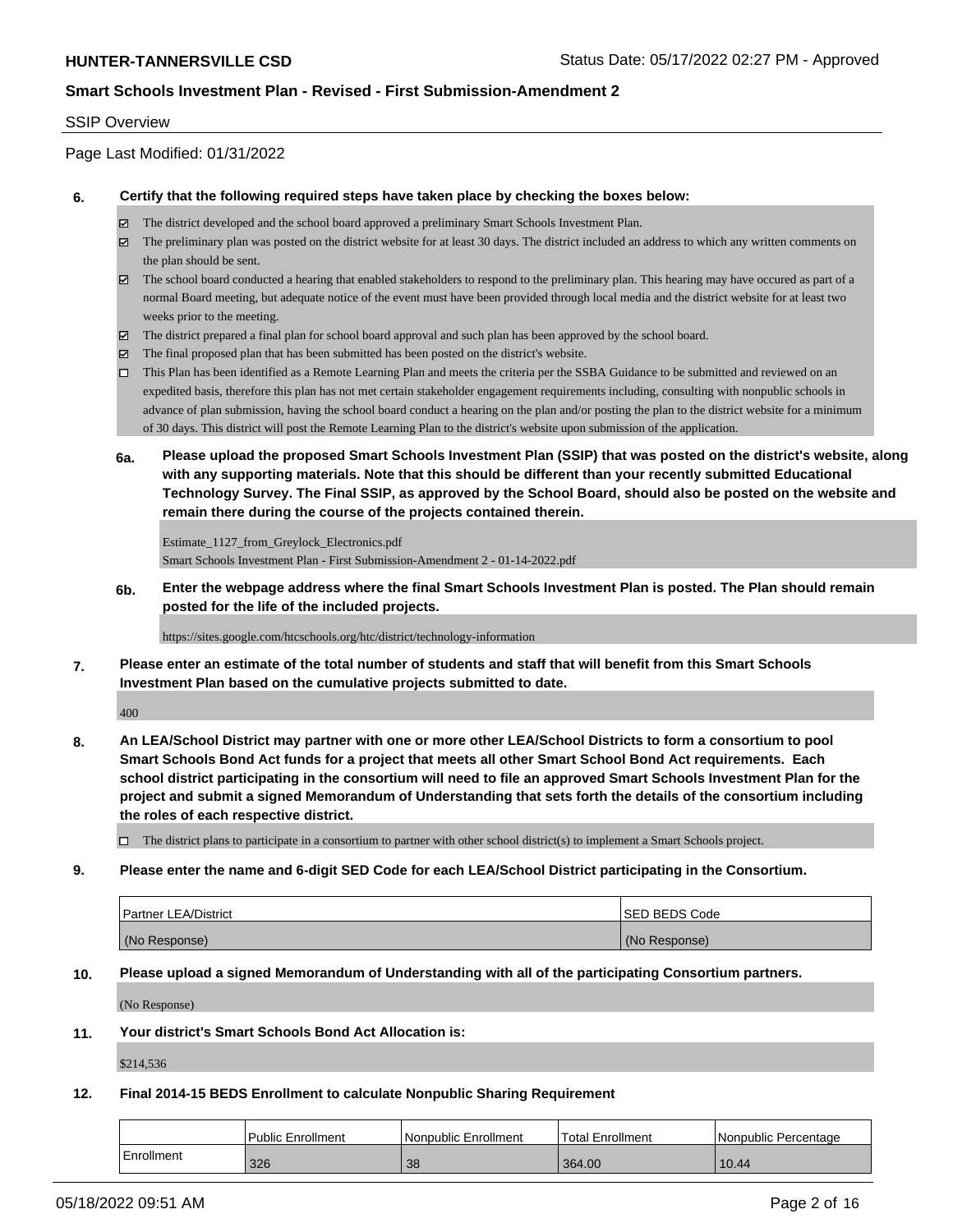## SSIP Overview

Page Last Modified: 01/31/2022

**13. This table compares each category budget total, as entered in that category's page, to the total expenditures listed in the category's expenditure table. Any discrepancies between the two must be resolved before submission.**

|                                            | Sub-Allocations | <b>Expenditure Totals</b> | <b>Difference</b> |
|--------------------------------------------|-----------------|---------------------------|-------------------|
| <b>School Connectivity</b>                 | 0.00            | 0.00                      | 0.00              |
| Connectivity Projects for<br>Communities   | 0.00            | 0.00                      | 0.00              |
| Classroom Technology                       | 0.00            | 0.00                      | 0.00              |
| Pre-Kindergarten Classrooms                | 0.00            | 0.00                      | 0.00              |
| Replace Transportable<br><b>Classrooms</b> | 0.00            | 0.00                      | 0.00              |
| High-Tech Security Features                | 28,175.00       | 28,175.00                 | 0.00              |
| Nonpublic Loan                             | 0.00            | 0.00                      | 0.00              |
| Totals:                                    | 28,175          | 28,175                    | 0                 |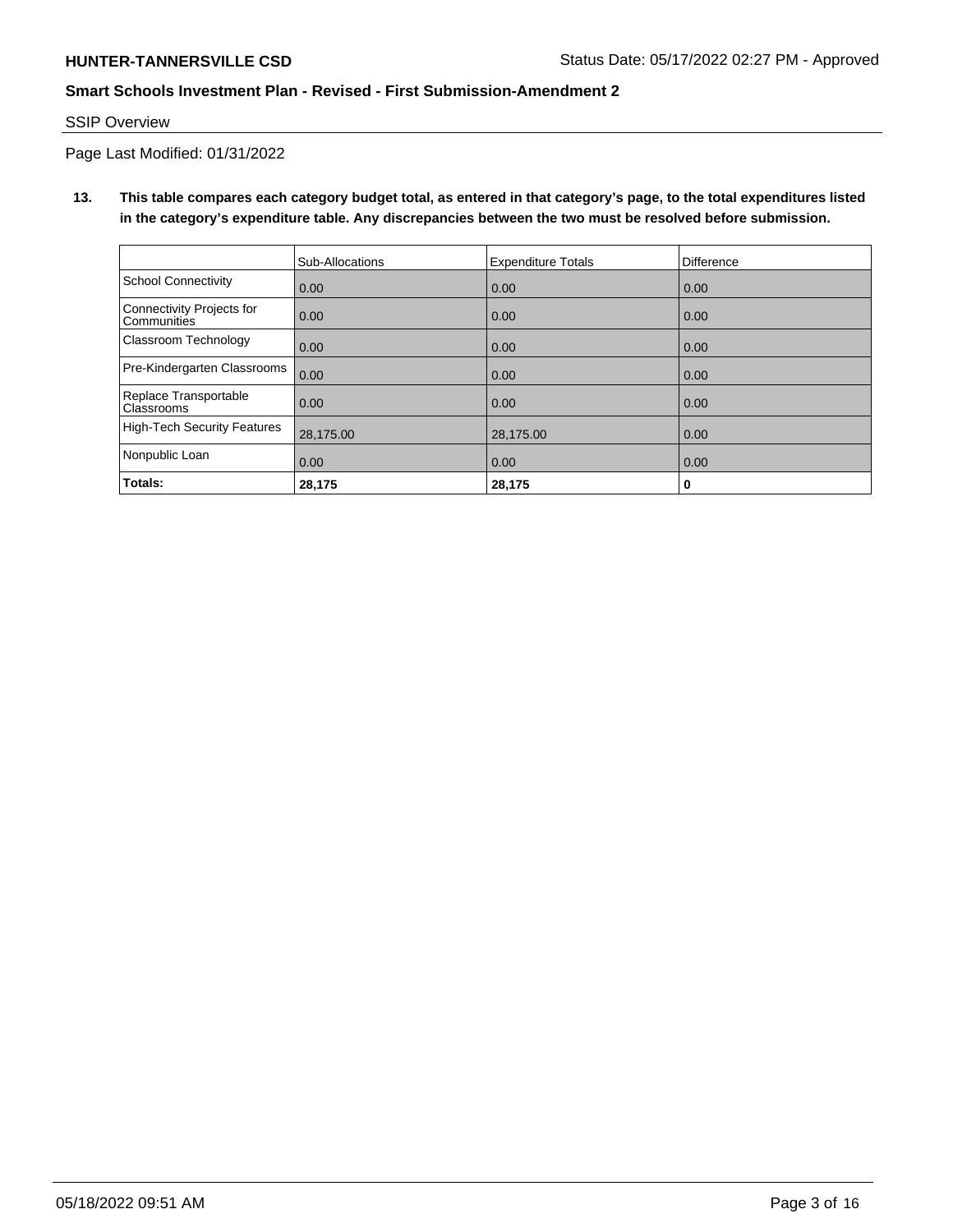## School Connectivity

Page Last Modified: 01/13/2022

- **1. In order for students and faculty to receive the maximum benefit from the technology made available under the Smart Schools Bond Act, their school buildings must possess sufficient connectivity infrastructure to ensure that devices can be used during the school day. Smart Schools Investment Plans must demonstrate that:**
	- **• sufficient infrastructure that meets the Federal Communications Commission's 100 Mbps per 1,000 students standard currently exists in the buildings where new devices will be deployed, or**
	- **• is a planned use of a portion of Smart Schools Bond Act funds, or**
	- **• is under development through another funding source.**

**Smart Schools Bond Act funds used for technology infrastructure or classroom technology investments must increase the number of school buildings that meet or exceed the minimum speed standard of 100 Mbps per 1,000 students and staff within 12 months. This standard may be met on either a contracted 24/7 firm service or a "burstable" capability. If the standard is met under the burstable criteria, it must be:**

**1. Specifically codified in a service contract with a provider, and**

**2. Guaranteed to be available to all students and devices as needed, particularly during periods of high demand, such as computer-based testing (CBT) periods.**

**Please describe how your district already meets or is planning to meet this standard within 12 months of plan submission.**

(No Response)

- **1a. If a district believes that it will be impossible to meet this standard within 12 months, it may apply for a waiver of this requirement, as described on the Smart Schools website. The waiver must be filed and approved by SED prior to submitting this survey.**
	- By checking this box, you are certifying that the school district has an approved waiver of this requirement on file with the New York State Education Department.
- **2. Connectivity Speed Calculator (Required). If the district currently meets the required speed, enter "Currently Met" in the last box: Expected Date When Required Speed Will be Met.**

|                  | l Number of     | Required Speed | Current Speed in Expected Speed |                                    | Expected Date |
|------------------|-----------------|----------------|---------------------------------|------------------------------------|---------------|
|                  | <b>Students</b> | l in Mbps      | <b>Mbps</b>                     | to be Attained                     | When Reauired |
|                  |                 |                |                                 | Within 12 Months Speed Will be Met |               |
| Calculated Speed | (No Response)   | 0.00           | (No Response)                   | (No Response)                      | (No Response) |

**3. Describe how you intend to use Smart Schools Bond Act funds for high-speed broadband and/or wireless connectivity projects in school buildings.**

(No Response)

**4. Describe the linkage between the district's District Instructional Technology Plan and how the proposed projects will improve teaching and learning. (There should be a link between your response to this question and your responses to Question 1 in Section IV - NYSED Initiatives Alignment: "Explain how the district use of instructional technology will serve as a part of a comprehensive and sustained effort to support rigorous academic standards attainment and performance improvement for students."** 

**Your answer should also align with your answers to the questions in Section II - Strategic Technology Planning and the associated Action Steps in Section III - Action Plan.)**

(No Response)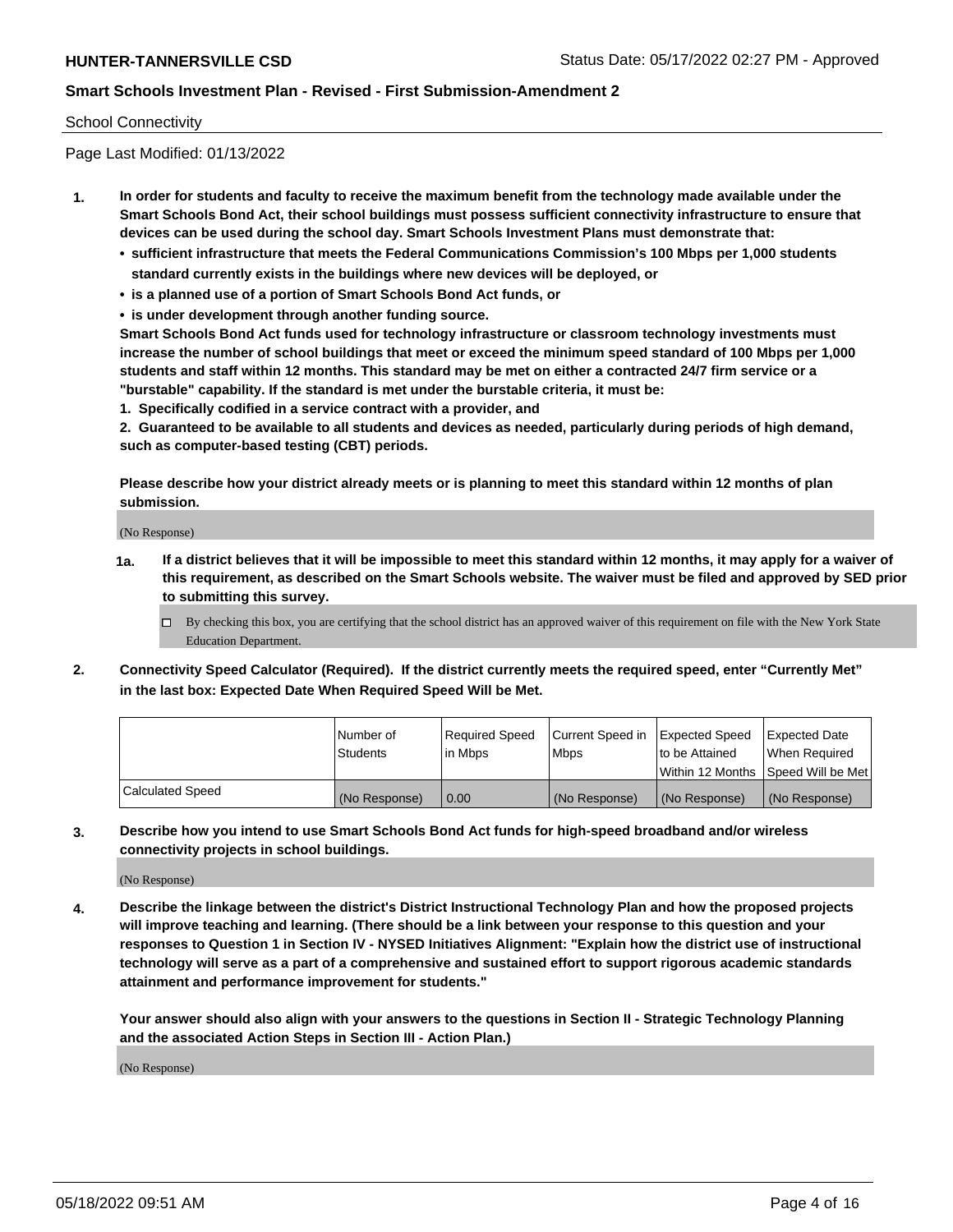#### School Connectivity

Page Last Modified: 01/13/2022

**5. If the district wishes to have students and staff access the Internet from wireless devices within the school building, or in close proximity to it, it must first ensure that it has a robust Wi-Fi network in place that has sufficient bandwidth to meet user demand.**

**Please describe how you have quantified this demand and how you plan to meet this demand.**

(No Response)

**6. Smart Schools plans with any expenditures in the School Connectivity category require a project number from the Office of Facilities Planning. Districts must submit an SSBA LOI and receive project numbers prior to submitting the SSIP. As indicated on the LOI, some projects may be eligible for a streamlined review and will not require a building permit.**

**Please indicate on a separate row each project number given to you by the Office of Facilities Planning.**

| <b>Project Number</b> |  |
|-----------------------|--|
| (No Response)         |  |

**7. Certain high-tech security and connectivity infrastructure projects may be eligible for an expedited review process as determined by the Office of Facilities Planning.**

**Was your project deemed eligible for streamlined review?**

(No Response)

#### **8. Include the name and license number of the architect or engineer of record.**

| Name          | I License Number |
|---------------|------------------|
| (No Response) | (No Response)    |

#### **9. Public Expenditures – Loanable (Counts toward the nonpublic loan calculation)**

| Select the allowable expenditure type.<br>Repeat to add another item under each type. | <b>PUBLIC</b> Items to be<br>l Purchased | Quantity         | Cost Per Item    | <b>Total Cost</b> |
|---------------------------------------------------------------------------------------|------------------------------------------|------------------|------------------|-------------------|
| (No Response)                                                                         | (No Response)                            | (No<br>Response) | (No<br>Response) | 0.00              |
|                                                                                       |                                          | -0               | 0.00             |                   |

## **10. Public Expenditures – Non-Loanable (Does not count toward nonpublic loan calculation)**

| Select the allowable expenditure | <b>PUBLIC</b> Items to be purchased | Quantity      | Cost per Item | <b>Total Cost</b> |
|----------------------------------|-------------------------------------|---------------|---------------|-------------------|
| type.                            |                                     |               |               |                   |
| Repeat to add another item under |                                     |               |               |                   |
| each type.                       |                                     |               |               |                   |
| (No Response)                    | (No Response)                       | (No Response) | (No Response) | 0.00              |
|                                  |                                     | U             | 0.00          |                   |

#### **11. Final 2014-15 BEDS Enrollment to calculate Nonpublic Sharing Requirement (no changes allowed.)**

|            | Public Enrollment | Nonpublic Enrollment | <b>Total Enrollment</b> | I Nonpublic Percentage |
|------------|-------------------|----------------------|-------------------------|------------------------|
| Enrollment | 326               | 38                   | 364.00                  | 10.44                  |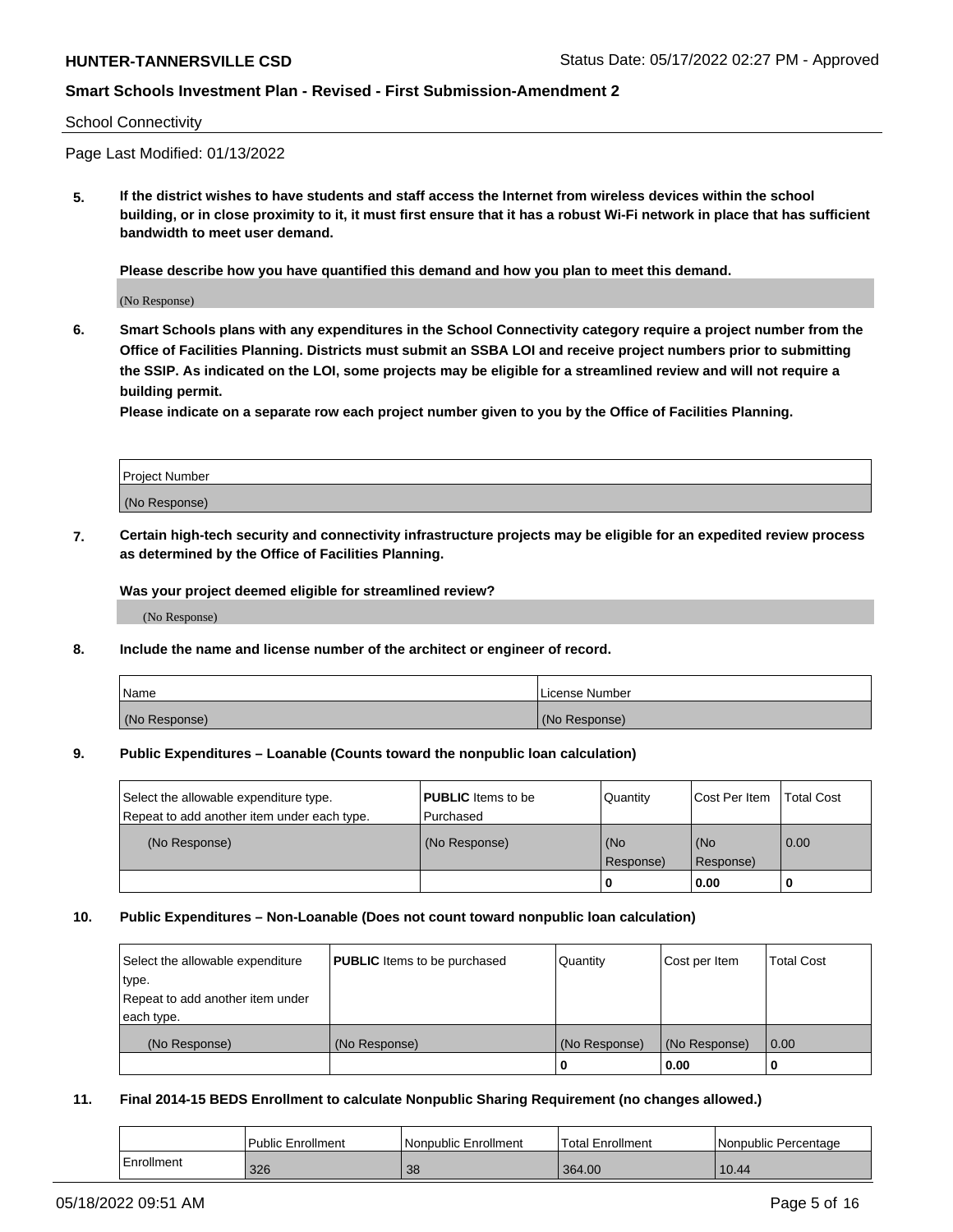# School Connectivity

Page Last Modified: 01/13/2022

# **12. Total Public Budget - Loanable (Counts toward the nonpublic loan calculation)**

|                                               | <b>Public Allocations</b> | <b>Estimated Nonpublic Loan</b><br>Amount | Estimated Total Sub-Allocations |
|-----------------------------------------------|---------------------------|-------------------------------------------|---------------------------------|
| Network/Access Costs                          | (No Response)             | 0.00                                      | 0.00                            |
| School Internal Connections and<br>Components | (No Response)             | 0.00                                      | 0.00                            |
| Other                                         | (No Response)             | 0.00                                      | 0.00                            |
| Totals:                                       | 0.00                      |                                           | 0                               |

## **13. Total Public Budget – Non-Loanable (Does not count toward the nonpublic loan calculation)**

|                                            | Sub-          |
|--------------------------------------------|---------------|
|                                            | Allocation    |
| Network/Access Costs                       | (No Response) |
| <b>Outside Plant Costs</b>                 | (No Response) |
| School Internal Connections and Components | (No Response) |
| <b>Professional Services</b>               | (No Response) |
| Testing                                    | (No Response) |
| <b>Other Upfront Costs</b>                 | (No Response) |
| <b>Other Costs</b>                         | (No Response) |
| Totals:                                    | 0.00          |

## **14. School Connectivity Totals**

|                          | Total Sub-Allocations |
|--------------------------|-----------------------|
| Total Loanable Items     | 0.00                  |
| Total Non-Ioanable Items | 0.00                  |
| Totals:                  | 0                     |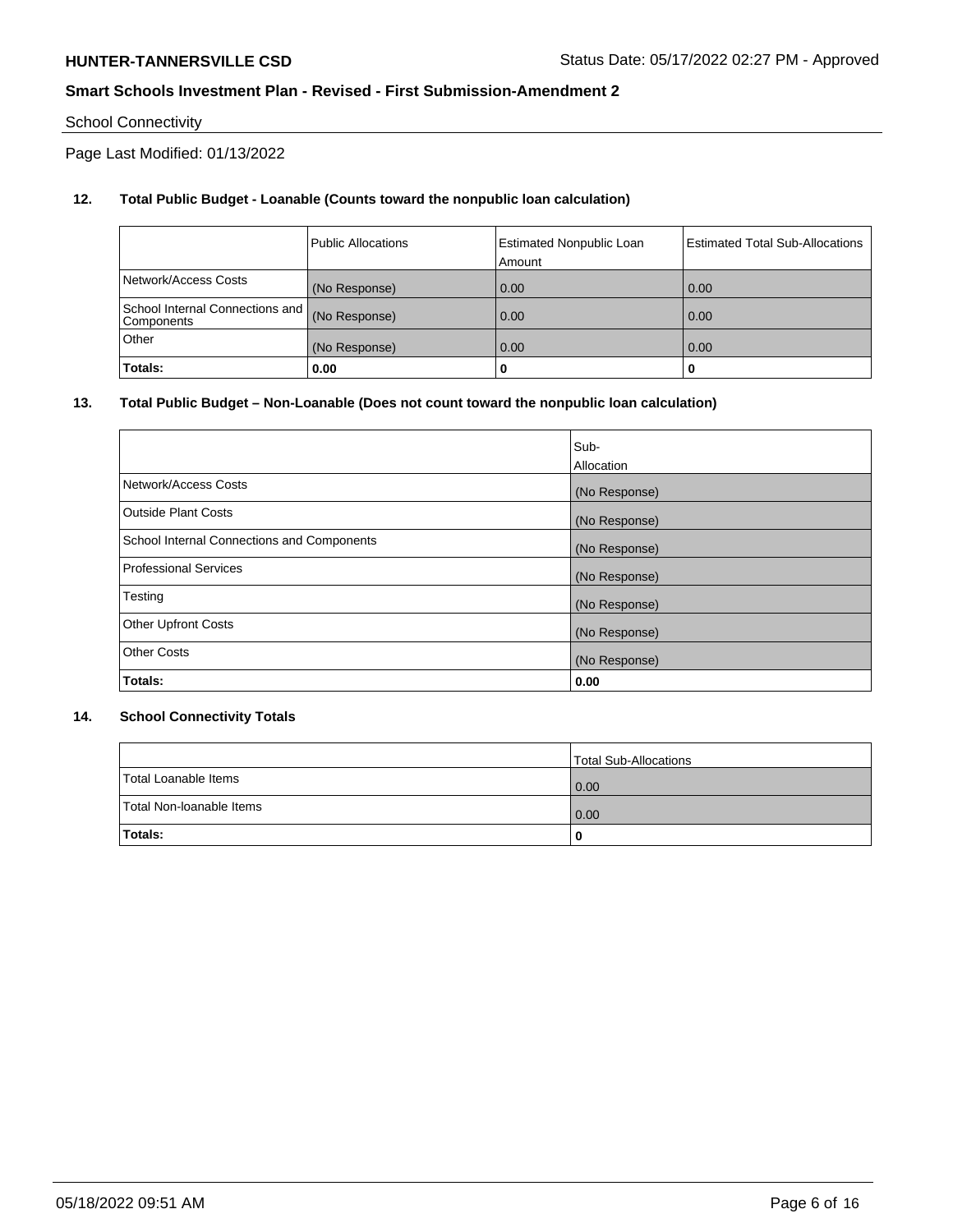Community Connectivity (Broadband and Wireless)

Page Last Modified: 01/14/2022

**1. Describe how you intend to use Smart Schools Bond Act funds for high-speed broadband and/or wireless connectivity projects in the community.**

(No Response)

**2. Please describe how the proposed project(s) will promote student achievement and increase student and/or staff access to the Internet in a manner that enhances student learning and/or instruction outside of the school day and/or school building.**

(No Response)

**3. Community connectivity projects must comply with all the necessary local building codes and regulations (building and related permits are not required prior to plan submission).**

 $\Box$  I certify that we will comply with all the necessary local building codes and regulations.

**4. Please describe the physical location of the proposed investment.**

(No Response)

**5. Please provide the initial list of partners participating in the Community Connectivity Broadband Project, along with their Federal Tax Identification (Employer Identification) number.**

| <b>Project Partners</b> | l Federal ID # |
|-------------------------|----------------|
| (No Response)           | (No Response)  |

**6. Please detail the type, quantity, per unit cost and total cost of the eligible items under each sub-category.**

| Select the allowable expenditure | Item to be purchased | Quantity      | Cost per Item | <b>Total Cost</b> |
|----------------------------------|----------------------|---------------|---------------|-------------------|
| type.                            |                      |               |               |                   |
| Repeat to add another item under |                      |               |               |                   |
| each type.                       |                      |               |               |                   |
| (No Response)                    | (No Response)        | (No Response) | (No Response) | 0.00              |
|                                  |                      | 0             | 0.00          |                   |

**7. If you are submitting an allocation for Community Connectivity, complete this table.**

**Note that the calculated Total at the bottom of the table must equal the Total allocation for this category that you entered in the SSIP Overview overall budget.**

|                                    | Sub-Allocation |
|------------------------------------|----------------|
| Network/Access Costs               | (No Response)  |
| <b>Outside Plant Costs</b>         | (No Response)  |
| <b>Tower Costs</b>                 | (No Response)  |
| <b>Customer Premises Equipment</b> | (No Response)  |
| Professional Services              | (No Response)  |
| Testing                            | (No Response)  |
| <b>Other Upfront Costs</b>         | (No Response)  |
| <b>Other Costs</b>                 | (No Response)  |
| Totals:                            | 0.00           |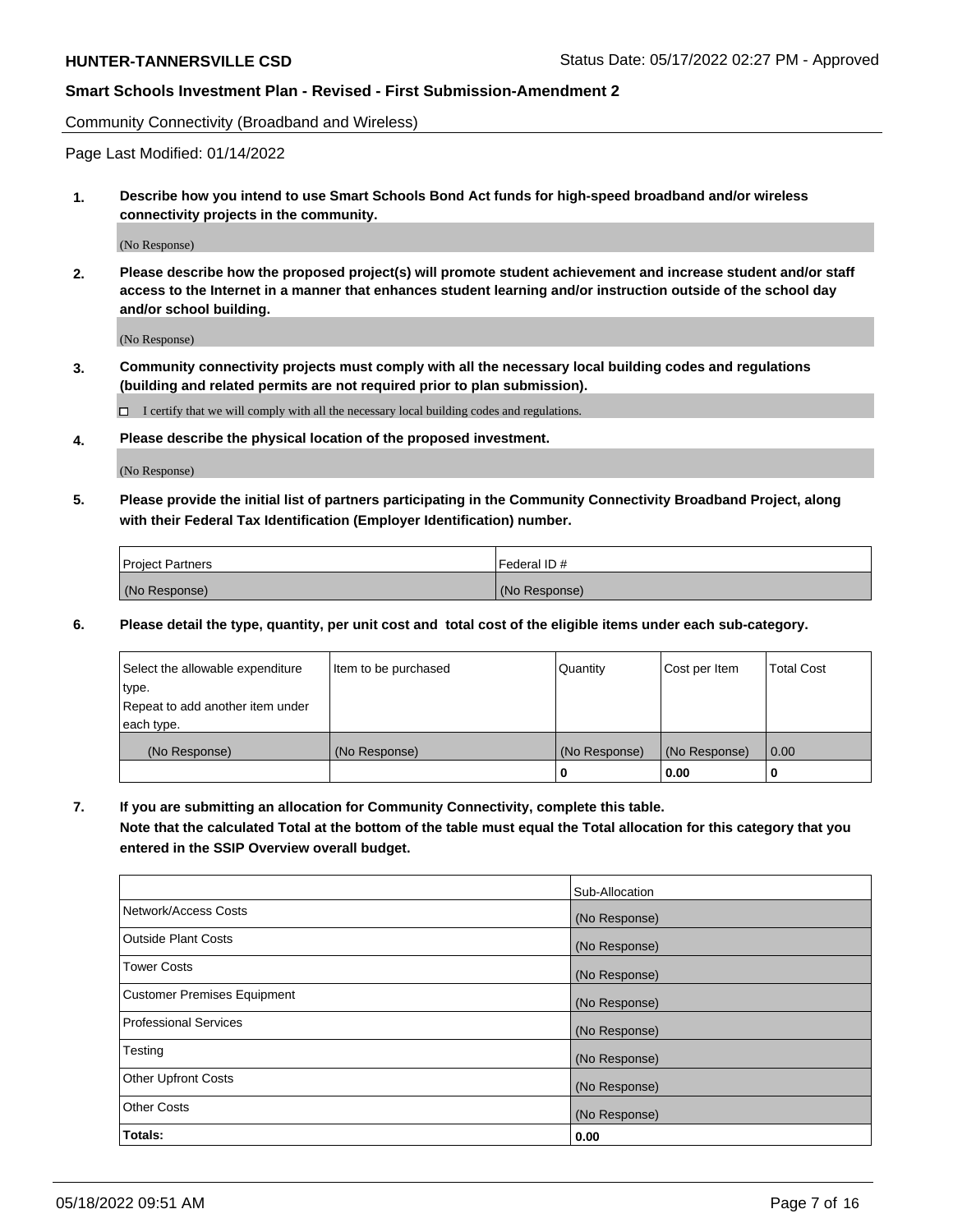## Classroom Learning Technology

Page Last Modified: 01/14/2022

**1. In order for students and faculty to receive the maximum benefit from the technology made available under the Smart Schools Bond Act, their school buildings must possess sufficient connectivity infrastructure to ensure that devices can be used during the school day. Smart Schools Investment Plans must demonstrate that sufficient infrastructure that meets the Federal Communications Commission's 100 Mbps per 1,000 students standard currently exists in the buildings where new devices will be deployed, or is a planned use of a portion of Smart Schools Bond Act funds, or is under development through another funding source.**

**Smart Schools Bond Act funds used for technology infrastructure or classroom technology investments must increase the number of school buildings that meet or exceed the minimum speed standard of 100 Mbps per 1,000 students and staff within 12 months. This standard may be met on either a contracted 24/7 firm service or a "burstable" capability. If the standard is met under the burstable criteria, it must be:**

**1. Specifically codified in a service contract with a provider, and**

**2. Guaranteed to be available to all students and devices as needed, particularly during periods of high demand, such as computer-based testing (CBT) periods.**

**Please describe how your district already meets or is planning to meet this standard within 12 months of plan submission.**

(No Response)

- **1a. If a district believes that it will be impossible to meet this standard within 12 months, it may apply for a waiver of this requirement, as described on the Smart Schools website. The waiver must be filed and approved by SED prior to submitting this survey.**
	- By checking this box, you are certifying that the school district has an approved waiver of this requirement on file with the New York State Education Department.
- **2. Connectivity Speed Calculator (Required). If the district currently meets the required speed, enter "Currently Met" in the last box: Expected Date When Required Speed Will be Met.**

|                  | Number of     | Required Speed | Current Speed in | Expected Speed | Expected Date                           |
|------------------|---------------|----------------|------------------|----------------|-----------------------------------------|
|                  | Students      | lin Mbps       | <b>Mbps</b>      | to be Attained | When Required                           |
|                  |               |                |                  |                | l Within 12 Months ISpeed Will be Met l |
| Calculated Speed | (No Response) | 0.00           | (No Response)    | (No Response)  | (No Response)                           |

**3. If the district wishes to have students and staff access the Internet from wireless devices within the school building, or in close proximity to it, it must first ensure that it has a robust Wi-Fi network in place that has sufficient bandwidth to meet user demand.**

**Please describe how you have quantified this demand and how you plan to meet this demand.**

(No Response)

**4. All New York State public school districts are required to complete and submit an Instructional Technology Plan survey to the New York State Education Department in compliance with Section 753 of the Education Law and per Part 100.12 of the Commissioner's Regulations.**

**Districts that include educational technology purchases as part of their Smart Schools Investment Plan must have a submitted and approved Instructional Technology Plan survey on file with the New York State Education Department.**

- By checking this box, you are certifying that the school district has an approved Instructional Technology Plan survey on file with the New York State Education Department.
- **5. Describe the devices you intend to purchase and their compatibility with existing or planned platforms or systems. Specifically address the adequacy of each facility's electrical, HVAC and other infrastructure necessary to install and support the operation of the planned technology.**

(No Response)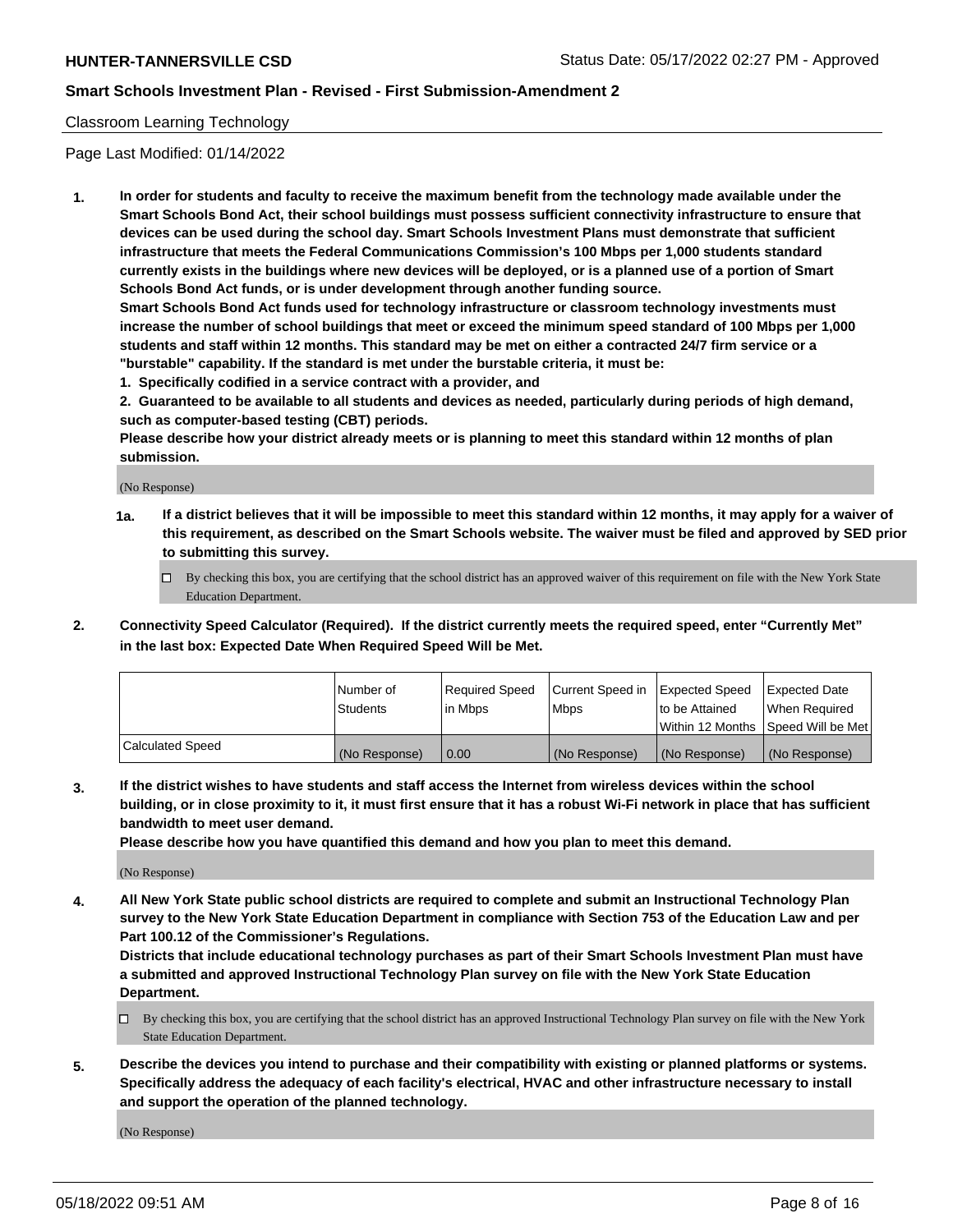## Classroom Learning Technology

Page Last Modified: 01/14/2022

- **6. Describe how the proposed technology purchases will:**
	- **> enhance differentiated instruction;**
	- **> expand student learning inside and outside the classroom;**
	- **> benefit students with disabilities and English language learners; and**
	- **> contribute to the reduction of other learning gaps that have been identified within the district.**

**The expectation is that districts will place a priority on addressing the needs of students who struggle to succeed in a rigorous curriculum. Responses in this section should specifically address this concern and align with the district's Instructional Technology Plan (in particular Question 2 of E. Curriculum and Instruction: "Does the district's instructional technology plan address the needs of students with disabilities to ensure equitable access to instruction, materials and assessments?" and Question 3 of the same section: "Does the district's instructional technology plan address the provision of assistive technology specifically for students with disabilities to ensure access to and participation in the general curriculum?")**

**In addition, describe how the district ensures equitable access to instruction, materials and assessments and participation in the general curriculum for both SWD and English Language Learners/Multilingual Learners (ELL/MLL) students.**

**Please note: If this plan has been identified as a Remote Learning Plan to be submitted and reviewed on an expedited basis, the district should explain how this plan will facilitate remote and hybrid learning, in lieu of responding to the question above.**

(No Response)

**7. Where appropriate, describe how the proposed technology purchases will enhance ongoing communication with parents and other stakeholders and help the district facilitate technology-based regional partnerships, including distance learning and other efforts.**

(No Response)

**8. Describe the district's plan to provide professional development to ensure that administrators, teachers and staff can employ the technology purchased to enhance instruction successfully.**

**Note: This response should be aligned and expanded upon in accordance with your district's response to Question 1 of F. Professional Development of your Instructional Technology Plan: "Please provide a summary of professional development offered to teachers and staff, for the time period covered by this plan, to support technology to enhance teaching and learning. Please include topics, audience and method of delivery within your summary."**

**Please note: If this plan has been identified as a Remote Learning Plan to be submitted and reviewed on an expedited basis, the district should provide a statement confirming that the district has provided or will provide professional development on these devices to its staff, in lieu of responding to the question above.**

(No Response)

**9. Districts must contact one of the SUNY/CUNY teacher preparation programs listed on the document on the left side of the page that supplies the largest number of the district's new teachers to request advice on innovative uses and best practices at the intersection of pedagogy and educational technology.**

- By checking this box, you certify that you have contacted the SUNY/CUNY teacher preparation program that supplies the largest number of your new teachers to request advice on these issues.
- **9a. Please enter the name of the SUNY or CUNY Institution that you contacted.**

(No Response)

**9b. Enter the primary Institution phone number.**

(No Response)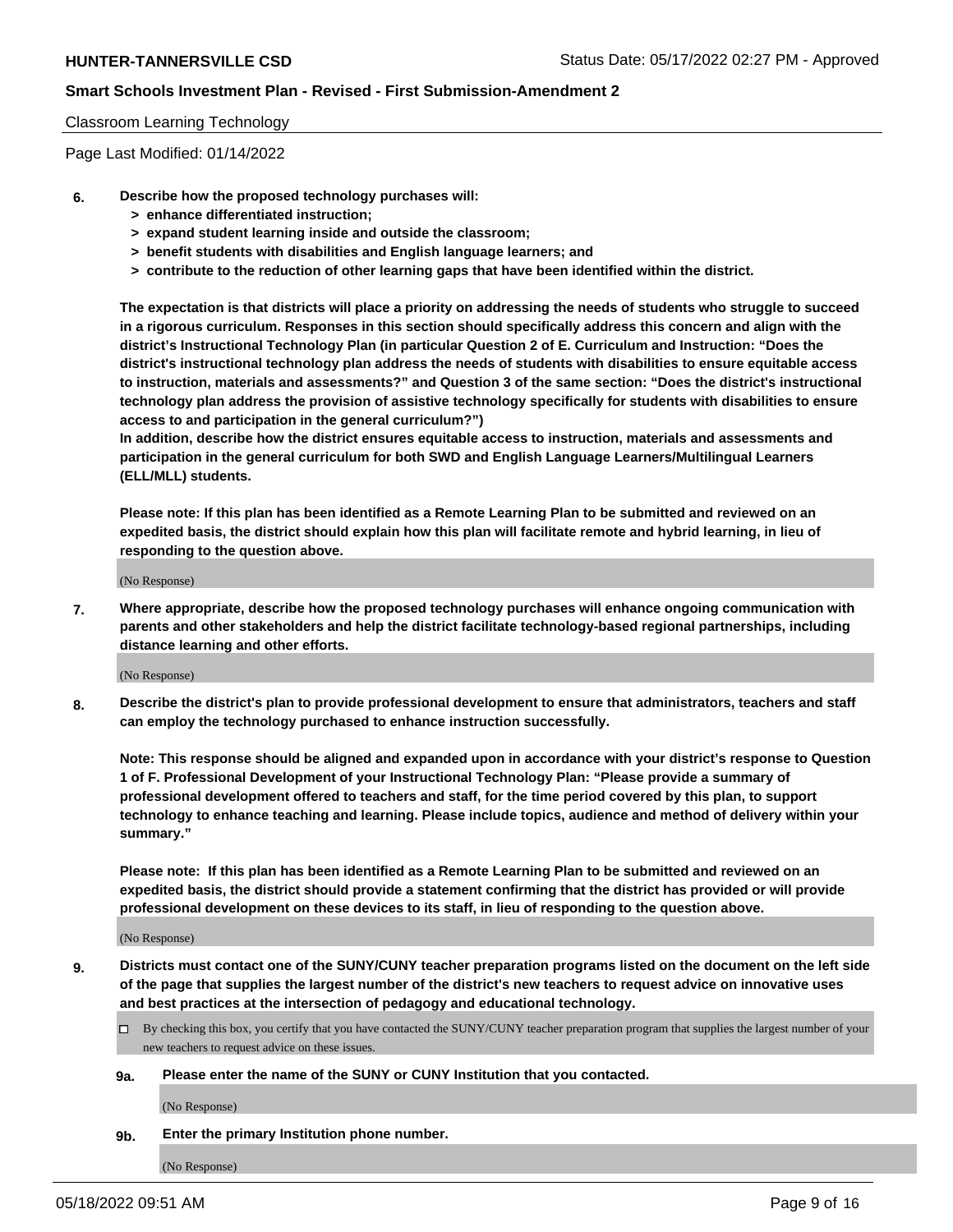### Classroom Learning Technology

Page Last Modified: 01/14/2022

**9c. Enter the name of the contact person with whom you consulted and/or will be collaborating with on innovative uses of technology and best practices.**

(No Response)

**10. To ensure the sustainability of technology purchases made with Smart Schools funds, districts must demonstrate a long-term plan to maintain and replace technology purchases supported by Smart Schools Bond Act funds. This sustainability plan shall demonstrate a district's capacity to support recurring costs of use that are ineligible for Smart Schools Bond Act funding such as device maintenance, technical support, Internet and wireless fees, maintenance of hotspots, staff professional development, building maintenance and the replacement of incidental items. Further, such a sustainability plan shall include a long-term plan for the replacement of purchased devices and equipment at the end of their useful life with other funding sources.**

 $\square$  By checking this box, you certify that the district has a sustainability plan as described above.

**11. Districts must ensure that devices purchased with Smart Schools Bond funds will be distributed, prepared for use, maintained and supported appropriately. Districts must maintain detailed device inventories in accordance with generally accepted accounting principles.**

By checking this box, you certify that the district has a distribution and inventory management plan and system in place.

**12. Please detail the type, quantity, per unit cost and total cost of the eligible items under each sub-category.**

| Select the allowable expenditure | I Item to be Purchased | Quantity      | Cost per Item | Total Cost |
|----------------------------------|------------------------|---------------|---------------|------------|
| type.                            |                        |               |               |            |
| Repeat to add another item under |                        |               |               |            |
| each type.                       |                        |               |               |            |
| (No Response)                    | (No Response)          | (No Response) | (No Response) | 0.00       |
|                                  |                        | u             | 0.00          |            |

## **13. Final 2014-15 BEDS Enrollment to calculate Nonpublic Sharing Requirement (no changes allowed.)**

|            | l Public Enrollment | Nonpublic Enrollment | <b>Total Enrollment</b> | Nonpublic<br>l Percentage |
|------------|---------------------|----------------------|-------------------------|---------------------------|
| Enrollment | 326                 | 38                   | 364.00                  | 10.44                     |

#### **14. If you are submitting an allocation for Classroom Learning Technology complete this table.**

|                          | Public School Sub-Allocation | <b>Estimated Nonpublic Loan</b><br>Amount | <b>Estimated Total Public and</b><br>Nonpublic Sub-Allocation |
|--------------------------|------------------------------|-------------------------------------------|---------------------------------------------------------------|
|                          |                              | (Based on Percentage Above)               |                                                               |
| Interactive Whiteboards  | (No Response)                | 0.00                                      | 0.00                                                          |
| <b>Computer Servers</b>  | (No Response)                | 0.00                                      | 0.00                                                          |
| <b>Desktop Computers</b> | (No Response)                | 0.00                                      | 0.00                                                          |
| <b>Laptop Computers</b>  | (No Response)                | 0.00                                      | 0.00                                                          |
| <b>Tablet Computers</b>  | (No Response)                | 0.00                                      | 0.00                                                          |
| <b>Other Costs</b>       | (No Response)                | 0.00                                      | 0.00                                                          |
| Totals:                  | 0.00                         | 0                                         | 0                                                             |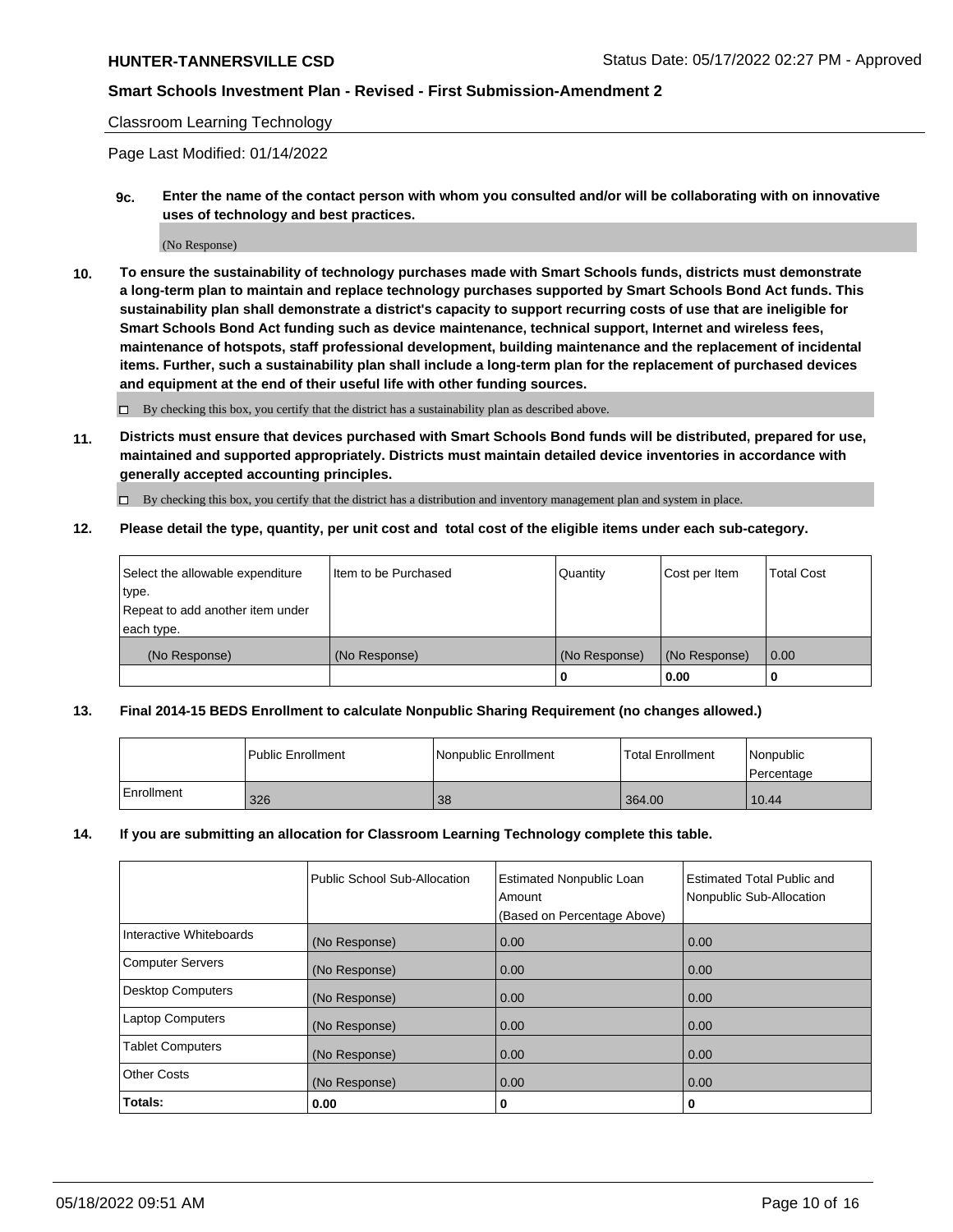## Pre-Kindergarten Classrooms

Page Last Modified: 01/14/2022

**1. Provide information regarding how and where the district is currently serving pre-kindergarten students and justify the need for additional space with enrollment projections over 3 years.**

(No Response)

- **2. Describe the district's plan to construct, enhance or modernize education facilities to accommodate prekindergarten programs. Such plans must include:**
	- **Specific descriptions of what the district intends to do to each space;**
	- **An affirmation that new pre-kindergarten classrooms will contain a minimum of 900 square feet per classroom;**
	- **The number of classrooms involved;**
	- **The approximate construction costs per classroom; and**
	- **Confirmation that the space is district-owned or has a long-term lease that exceeds the probable useful life of the improvements.**

(No Response)

**3. Smart Schools Bond Act funds may only be used for capital construction costs. Describe the type and amount of additional funds that will be required to support ineligible ongoing costs (e.g. instruction, supplies) associated with any additional pre-kindergarten classrooms that the district plans to add.**

(No Response)

**4. All plans and specifications for the erection, repair, enlargement or remodeling of school buildings in any public school district in the State must be reviewed and approved by the Commissioner. Districts that plan capital projects using their Smart Schools Bond Act funds will undergo a Preliminary Review Process by the Office of Facilities Planning.**

**Please indicate on a separate row each project number given to you by the Office of Facilities Planning.**

| Project Number |  |
|----------------|--|
| (No Response)  |  |

**5. Please detail the type, quantity, per unit cost and total cost of the eligible items under each sub-category.**

| Select the allowable expenditure | Item to be purchased | Quantity      | Cost per Item | <b>Total Cost</b> |
|----------------------------------|----------------------|---------------|---------------|-------------------|
| type.                            |                      |               |               |                   |
| Repeat to add another item under |                      |               |               |                   |
| each type.                       |                      |               |               |                   |
| (No Response)                    | (No Response)        | (No Response) | (No Response) | 0.00              |
|                                  |                      | 0             | 0.00          |                   |

**6. If you have made an allocation for Pre-Kindergarten Classrooms, complete this table.**

**Note that the calculated Total at the bottom of the table must equal the Total allocation for this category that you entered in the SSIP Overview overall budget.**

|                                          | Sub-Allocation |
|------------------------------------------|----------------|
| Construct Pre-K Classrooms               | (No Response)  |
| Enhance/Modernize Educational Facilities | (No Response)  |
| <b>Other Costs</b>                       | (No Response)  |
| Totals:                                  | 0.00           |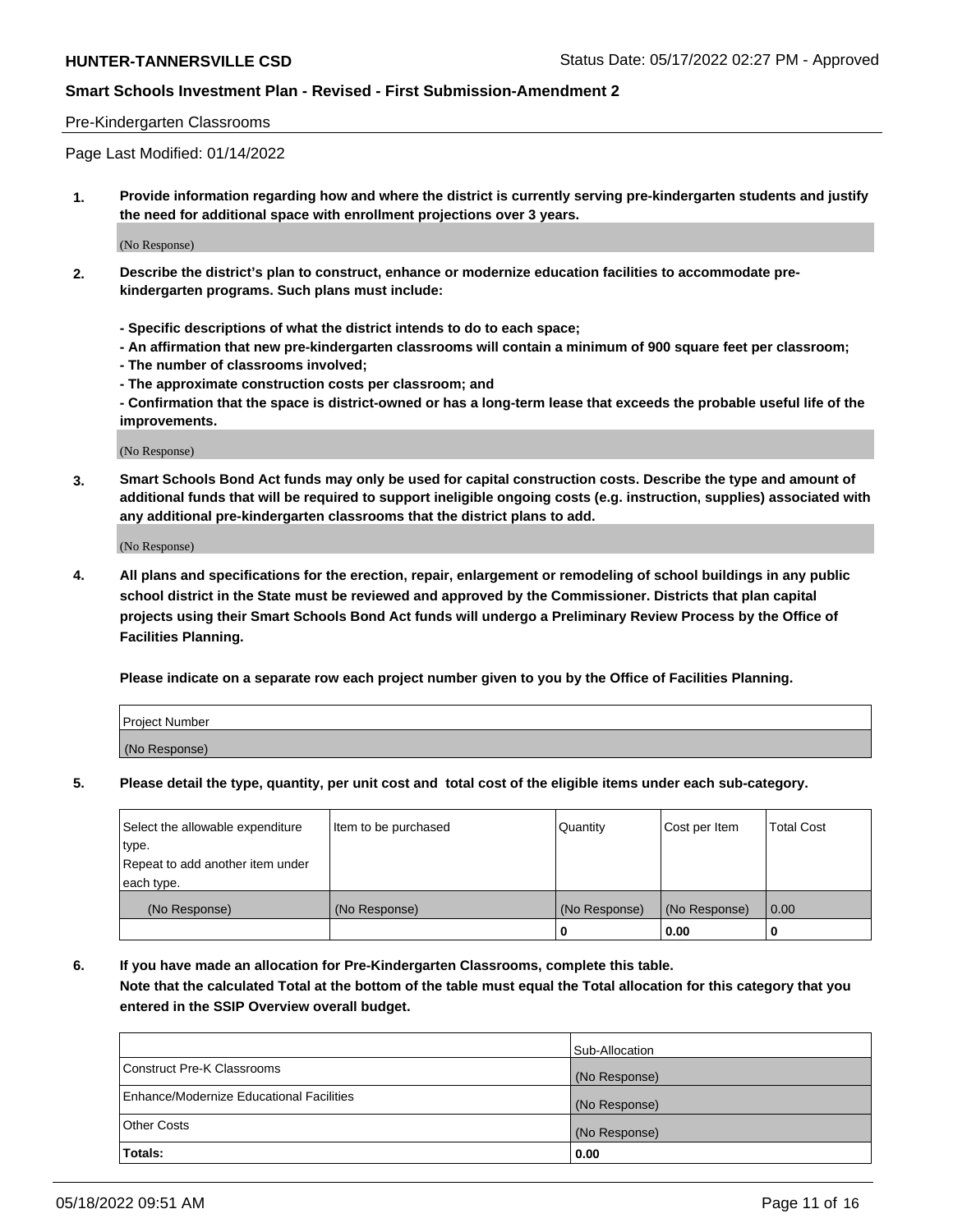Replace Transportable Classrooms

Page Last Modified: 01/14/2022

**1. Describe the district's plan to construct, enhance or modernize education facilities to provide high-quality instructional space by replacing transportable classrooms.**

(No Response)

**2. All plans and specifications for the erection, repair, enlargement or remodeling of school buildings in any public school district in the State must be reviewed and approved by the Commissioner. Districts that plan capital projects using their Smart Schools Bond Act funds will undergo a Preliminary Review Process by the Office of Facilities Planning.**

**Please indicate on a separate row each project number given to you by the Office of Facilities Planning.**

| <b>Project Number</b> |  |
|-----------------------|--|
| (No Response)         |  |

**3. For large projects that seek to blend Smart Schools Bond Act dollars with other funds, please note that Smart Schools Bond Act funds can be allocated on a pro rata basis depending on the number of new classrooms built that directly replace transportable classroom units.**

**If a district seeks to blend Smart Schools Bond Act dollars with other funds describe below what other funds are being used and what portion of the money will be Smart Schools Bond Act funds.**

(No Response)

**4. Please detail the type, quantity, per unit cost and total cost of the eligible items under each sub-category.**

| Select the allowable expenditure | Item to be purchased | Quantity      | Cost per Item | <b>Total Cost</b> |
|----------------------------------|----------------------|---------------|---------------|-------------------|
| type.                            |                      |               |               |                   |
| Repeat to add another item under |                      |               |               |                   |
| each type.                       |                      |               |               |                   |
| (No Response)                    | (No Response)        | (No Response) | (No Response) | 0.00              |
|                                  |                      | U             | 0.00          |                   |

**5. If you have made an allocation for Replace Transportable Classrooms, complete this table.**

**Note that the calculated Total at the bottom of the table must equal the Total allocation for this category that you entered in the SSIP Overview overall budget.**

|                                                | Sub-Allocation |
|------------------------------------------------|----------------|
| Construct New Instructional Space              | (No Response)  |
| Enhance/Modernize Existing Instructional Space | (No Response)  |
| <b>Other Costs</b>                             | (No Response)  |
| Totals:                                        | 0.00           |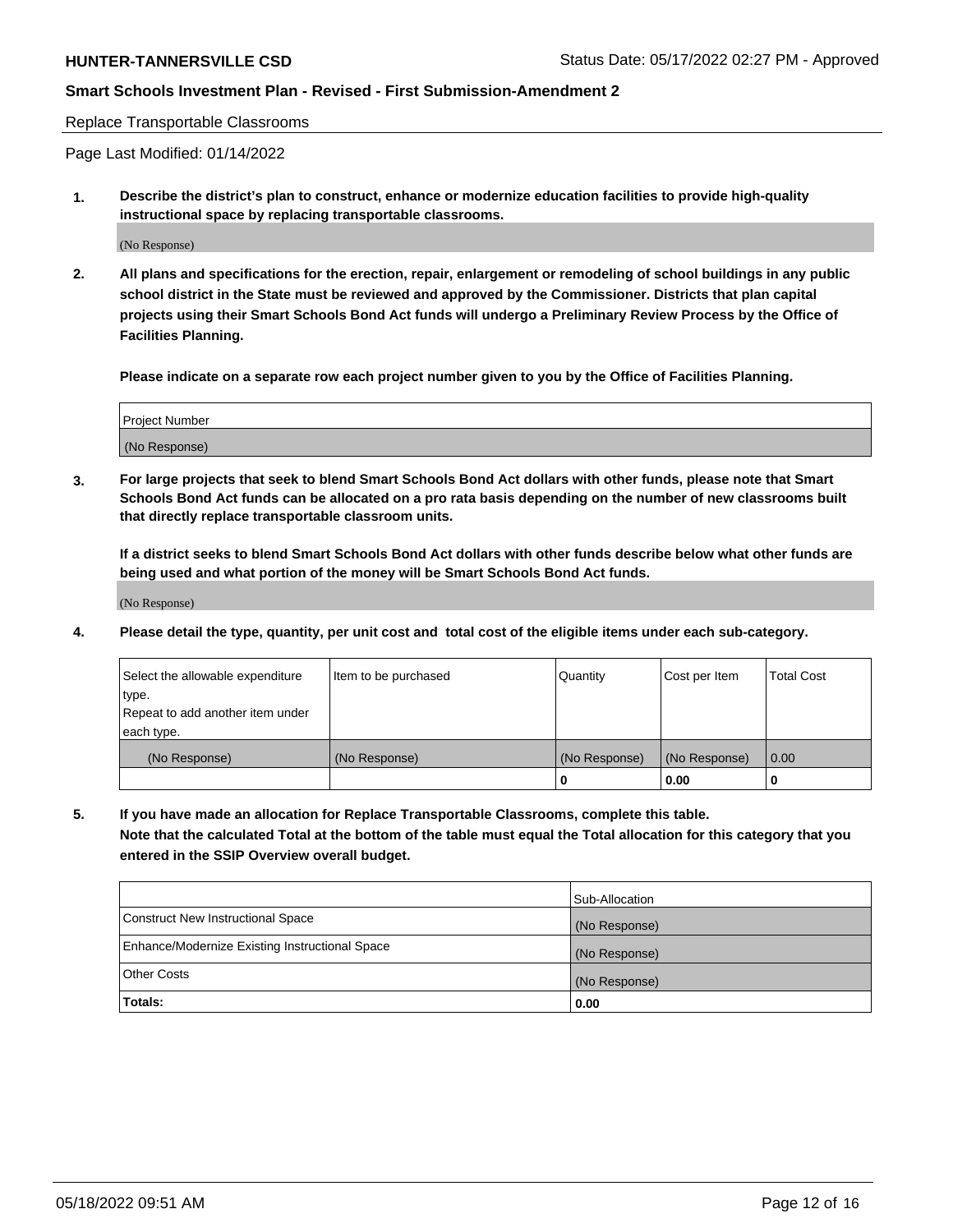## High-Tech Security Features

Page Last Modified: 01/14/2022

**1. Describe how you intend to use Smart Schools Bond Act funds to install high-tech security features in school buildings and on school campuses.**

The previously approved project included security upgrades, this being of similar scope has been submitted as an amendment to expedite the critical safety of the main entrance to the school.

For the protection of the students and safety of the school we will be added cameras to some spots in the buildings where there were not cameras previously. These spots include the hallways, stairwells, and gyms.

**2. All plans and specifications for the erection, repair, enlargement or remodeling of school buildings in any public school district in the State must be reviewed and approved by the Commissioner. Smart Schools plans with any expenditures in the High-Tech Security category require a project number from the Office of Facilities Planning. Districts must submit an SSBA LOI and receive project numbers prior to submitting the SSIP. As indicated on the LOI, some projects may be eligible for a streamlined review and will not require a building permit. Please indicate on a separate row each project number given to you by the Office of Facilities Planning.**

| Project Number        |  |
|-----------------------|--|
| 19-09-01-04-7-999-BA1 |  |
| (No Response)         |  |

**3. Was your project deemed eligible for streamlined Review?**

| 罓 | Yes |
|---|-----|
| п | No  |

- **3a. Districts with streamlined projects must certify that they have reviewed all installations with their licensed architect or engineer of record, and provide that person's name and license number. The licensed professional must review the products and proposed method of installation prior to implementation and review the work during and after completion in order to affirm that the work was code-compliant, if requested.**
	- $\boxtimes$  By checking this box, you certify that the district has reviewed all installations with a licensed architect or engineer of record.
- **4. Include the name and license number of the architect or engineer of record.**

| Name         | License Number |
|--------------|----------------|
| John Sharkey | 22726          |

**5. Please detail the type, quantity, per unit cost and total cost of the eligible items under each sub-category.**

| Select the allowable expenditure<br>type.<br>Repeat to add another item under<br>each type. | Item to be purchased                                                                                                    | Quantity       | Cost per Item | <b>Total Cost</b> |
|---------------------------------------------------------------------------------------------|-------------------------------------------------------------------------------------------------------------------------|----------------|---------------|-------------------|
| <b>Electronic Security System</b>                                                           | CCTV:949258/110733 4K dome<br>camera                                                                                    | 29             | 325.00        | 9,425.00          |
| <b>Electronic Security System</b>                                                           | CCTV:GL-PoE-SW1601E PoE switch<br>16 channel w/ 2 gigabit uplink ports                                                  | $\overline{4}$ | 450.00        | 1,800.00          |
| <b>Electronic Security System</b>                                                           | Misc Cat6 wiring and connectors                                                                                         |                | 1.200.00      | 1,200.00          |
| <b>Electronic Security System</b>                                                           | Installation Services Installation of 29<br>additional cameras, 4) POE switches,<br>additional storage to both NVRs and | $\mathbf 1$    | 12,500.00     | 12,500.00         |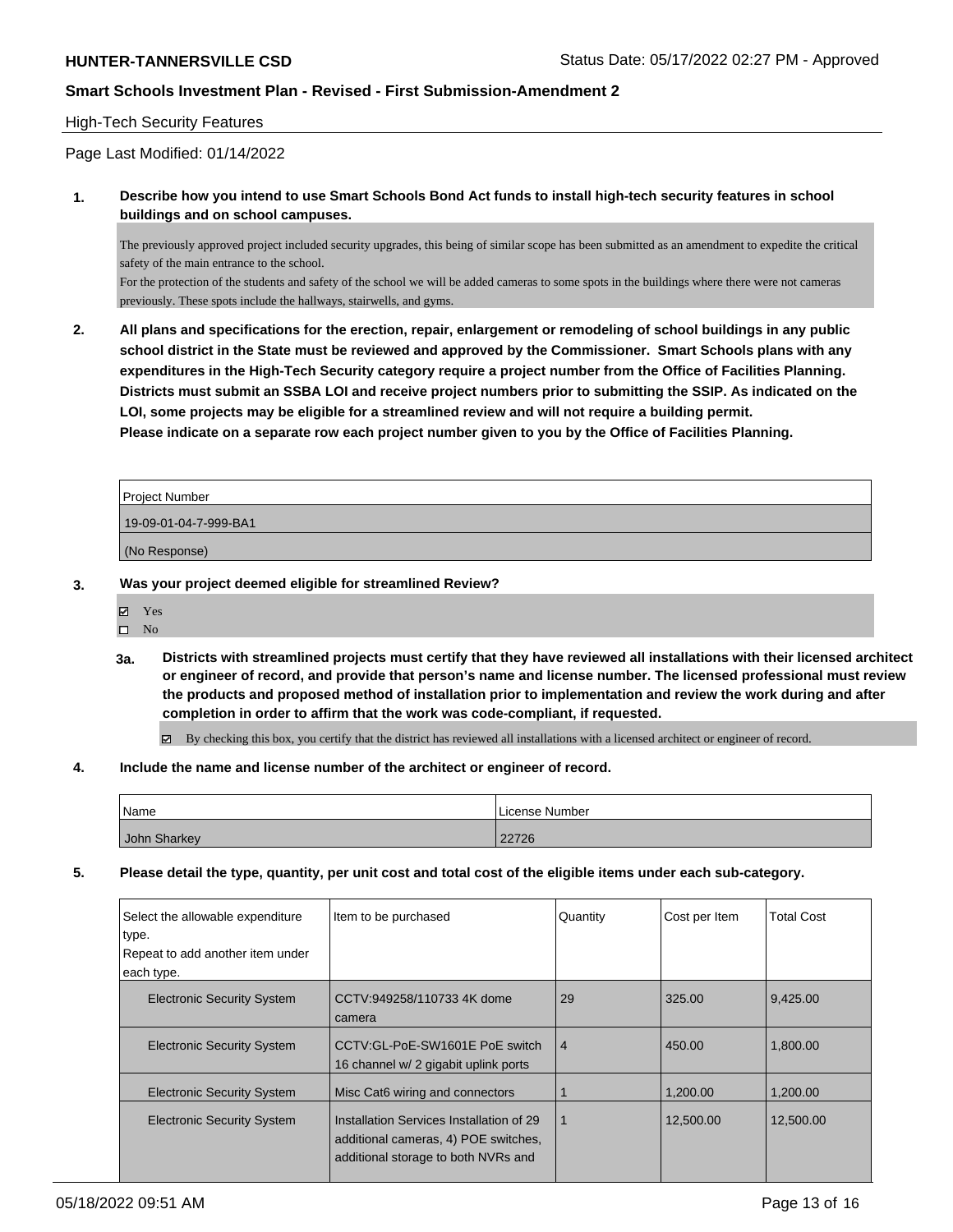# High-Tech Security Features

Page Last Modified: 01/14/2022

| Select the allowable expenditure<br>type. | Item to be purchased                                                                                            | Quantity       | Cost per Item | <b>Total Cost</b> |
|-------------------------------------------|-----------------------------------------------------------------------------------------------------------------|----------------|---------------|-------------------|
| Repeat to add another item under          |                                                                                                                 |                |               |                   |
| each type.                                |                                                                                                                 |                |               |                   |
|                                           | configuration. Replacement of NVR in<br>high school to 64 channel.                                              |                |               |                   |
| <b>Electronic Security System</b>         | Misc 2) 10 TB surveillance grade hard<br>drives                                                                 | $\overline{2}$ | 425.00        | 850.00            |
| <b>Electronic Security System</b>         | CCTV:64 Channel NVR NVR: 64<br>channel enterprise level NVR with<br>onboard RAID storage and 320mb<br>bandwidth |                | 2,400.00      | 2,400.00          |
|                                           |                                                                                                                 | 38             | 17,300.00     | 28,175            |

**6. If you have made an allocation for High-Tech Security Features, complete this table. Enter each Sub-category Public Allocation based on the the expenditures listed in Table #5.**

|                                                      | Sub-Allocation |
|------------------------------------------------------|----------------|
| Capital-Intensive Security Project (Standard Review) | (No Response)  |
| Electronic Security System                           | 28,175.00      |
| <b>Entry Control System</b>                          | (No Response)  |
| Approved Door Hardening Project                      | (No Response)  |
| <b>Other Costs</b>                                   | (No Response)  |
| Totals:                                              | 28,175.00      |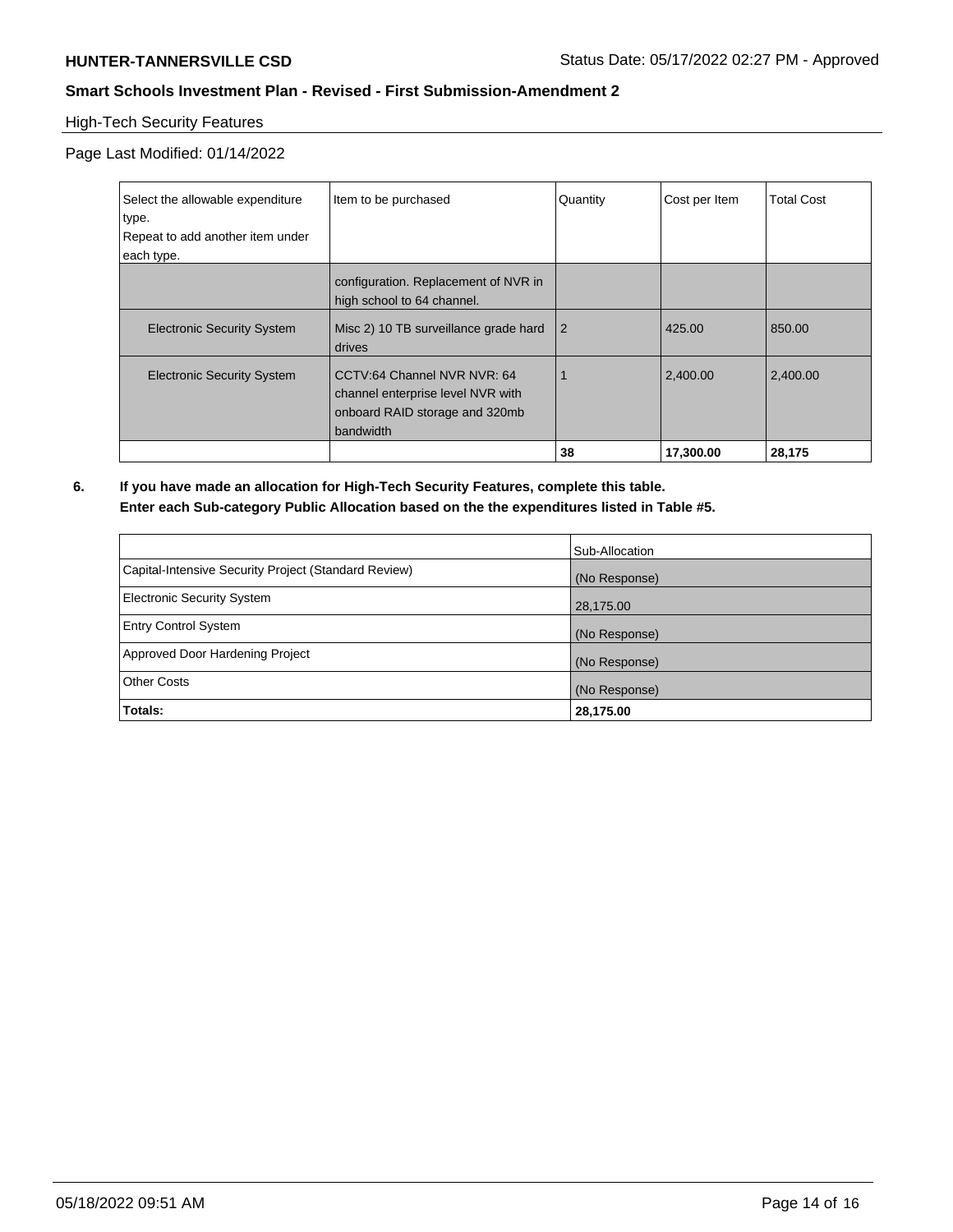#### Non-Public Schools

Page Last Modified: 01/13/2022

**1. Describe your plan to utilize SSBA funds to purchase devices and loan to the nonpublic schools within your district. Please specify what devices have been requested by the nonpublic schools. If the nonpublic schools have not finalized requests, the district should provide the date nonpublic schools will submit the request by.**

**Please note: If this plan has been identified as a Remote Learning Plan to be submitted and reviewed on an expedited basis, the district should state that they will reach out to the nonpublic schools upon submission of the application, in lieu of responding to the question above.**

(No Response)

- **2. A final Smart Schools Investment Plan cannot be approved until school authorities have adopted regulations specifying the date by which requests from nonpublic schools for the purchase and loan of Smart Schools Bond Act classroom technology must be received by the district.**
	- By checking this box, you certify that you have such a plan and associated regulations in place that have been made public.
	- **2a. Please enter the date each year nonpublic schools must request loanable items from the school district. This date cannot be earlier than June 1 of the previous school year.**

(No Response)

## **3. Final 2014-15 BEDS Enrollment to calculate Nonpublic Sharing Requirement (no changes allowed.)**

|            | <b>Public Enrollment</b> | Nonpublic Enrollment | Total Enrollment | l Nonpublic Percentage |
|------------|--------------------------|----------------------|------------------|------------------------|
| Enrollment | 326                      | 38                   | 364.00           | 10.44                  |

## **4. Nonpublic Loan Calculator**

|  |                                                        | Loanable     | Loanable         | Additional       | Estimated | Previously  | l Cumulative | <b>Final Per</b> | Final Total |
|--|--------------------------------------------------------|--------------|------------------|------------------|-----------|-------------|--------------|------------------|-------------|
|  |                                                        | School       | <b>Classroom</b> | Nonpublic        | Per Pupil | Approved    | Per Pupil    | Pupil Loan       | Loan        |
|  |                                                        | Connectivity | Technology       | Loan             | Amount -  | l Per Pupil | l Loan       | Amount -         | Amount -    |
|  |                                                        |              |                  | (Optional)       | This Plan | Amount(s)   | Amount       | This Plan        | This Plan   |
|  | <b>Required Nonpublic</b><br>Loan                      | 0.00         | 0.00             |                  | 0.00      | 0.00        | 0.00         | 0.00             | 0.00        |
|  | Final Adjusted Loan<br>- (If additional loan<br>funds) | 0.00         | 0.00             | (No<br>Response) | 0.00      | 0.00        | 0.00         | 0.00             | 0.00        |

## **5. Nonpublic Share**

|                                          | Final Per Pupil Amount<br>Final Nonpublic Loan Amount |      |
|------------------------------------------|-------------------------------------------------------|------|
| Pending and Previously<br>Approved Plans | 0.00                                                  | 0.00 |
| This Plan                                | 0.00                                                  | 0.00 |
| Total                                    | 0.00                                                  | 0.00 |

#### **6. Distribution of Nonpublic Loan Amount by School**

| Nonpublic School Name        | 2018-19 K-12 Enrollment | Special Ed School? If Yes, not eligible |
|------------------------------|-------------------------|-----------------------------------------|
| <b>I PLATTE CLOVE SCHOOL</b> | -38                     | l No                                    |

## **7. Please detail the type, quantity and per unit cost of the eligible items under each sub-category.**